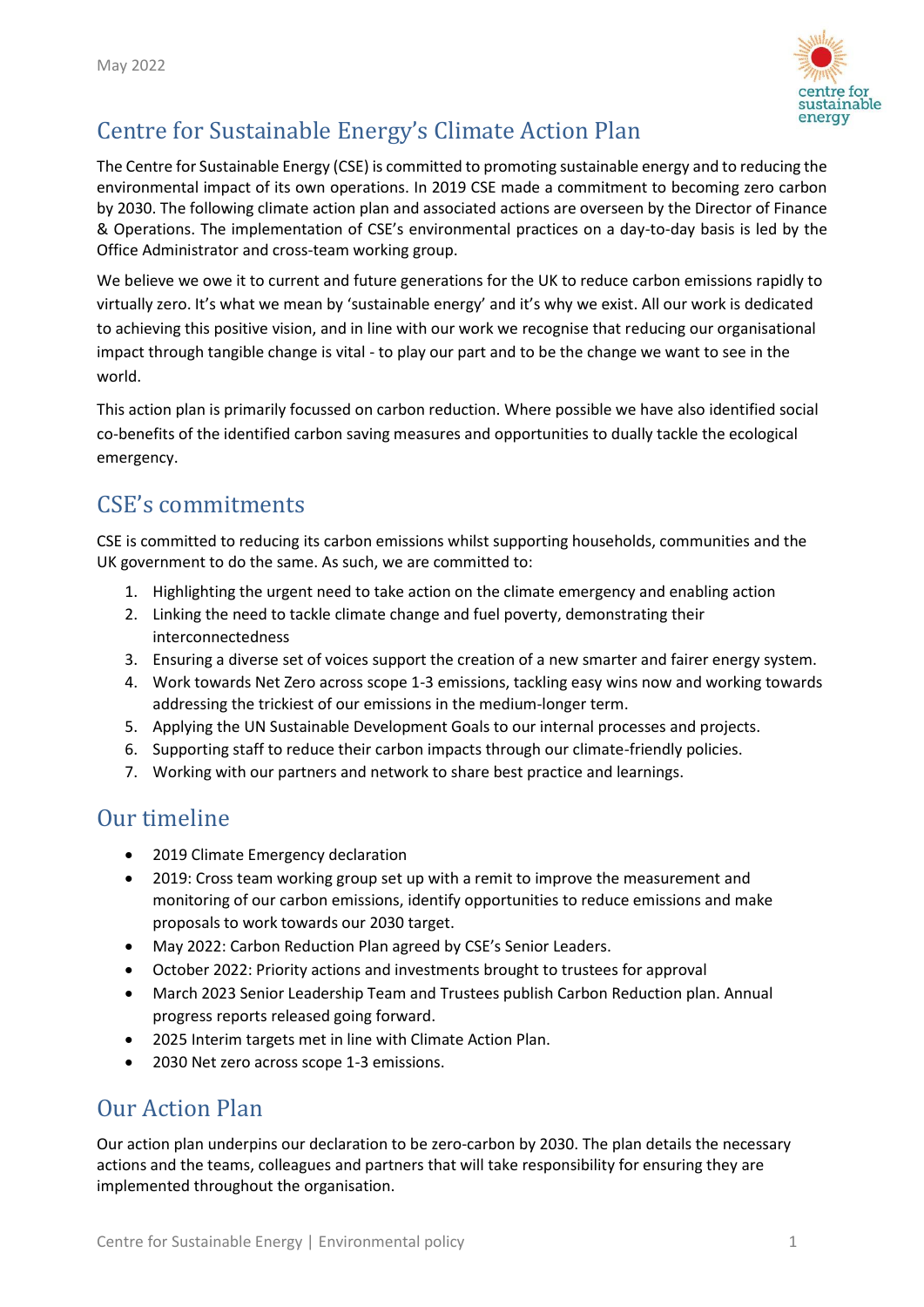## Top line targets for this plan include:

#### *Business operations*

- To have tracked progress and made substantial progress towards removing scope 1-2 emissions by 2025.
- To have accounted for, and where possible reduced or offset all scope 1,2 and 3 emissions to be net-zero by 2030.
- To reduce business operating carbon impacts by a target of 10% annually year on year.
- Ask all subcontractors and suppliers to submit carbon commitments by 2023.
- Work with our landlord to influence the long-term heat decarbonisation of our building.

#### *Travel and Transport*

- Launch sustainable travel programme tackling in the following order of priority:
	- o Work related travel emissions, reducing emissions against 2022 travel emissions by 2025
	- $\circ$  Staff commute travel emissions quantify post-Covid commute emissions by end of 2022
	- o Explore options for incentivising low carbon staff holiday travel by end of 2022

This programme builds upon the actions already taken to date.

#### *Inspiring change*

- Engaging with businesses, communities and individuals through our participation in a range of groups and networks including: Fit for the Future, Bristol Green Capital Partnership, No Cold Homes Bristol City Council Steering Group, Bristol City Fund' Environmental Transformation Group, Bristol Energy Network, Bristol Going for Gold, BEIS' Smart Systems Forum, National Grid's RIIO-2 Stakeholder Group and Western Power Distribution's Consumer Engagement Group for RIIO-EDS business plan.
- It's what we mean by 'sustainable energy' and it's why we exist. All our work is dedicated to supporting individuals, communities and organisations to reduce their carbon emissions, driving systemic change.
- Our finalised Climate Action Plan will be published on our website and shared through relevant networks such as Bristol Green Capital Partnership Network (of whom CSE is a founding partner) demonstrating our commitment to our climate ambitions and acting as a model for change.

## Actions to date

In line with our commitment to reduce our carbon emissions we have undertaken the following actions in the last five years:

### *Energy*

- CSE is committed to monitoring, reducing and decarbonising our energy use. As a member of the Fit for the Future network we report our energy and carbon consumption data annually.
- CSE encourages good energy efficient behaviour by staff by communicating internal good practice for switching equipment on/off, using monitoring data to highlight issues and encouraging staff to report problems with electrical equipment promptly.
- All staff undertake City & Guilds Energy Awareness and many CSE staff have specialist knowledge and qualifications in sustainable energy; CSE actively encourages knowledge sharing at work.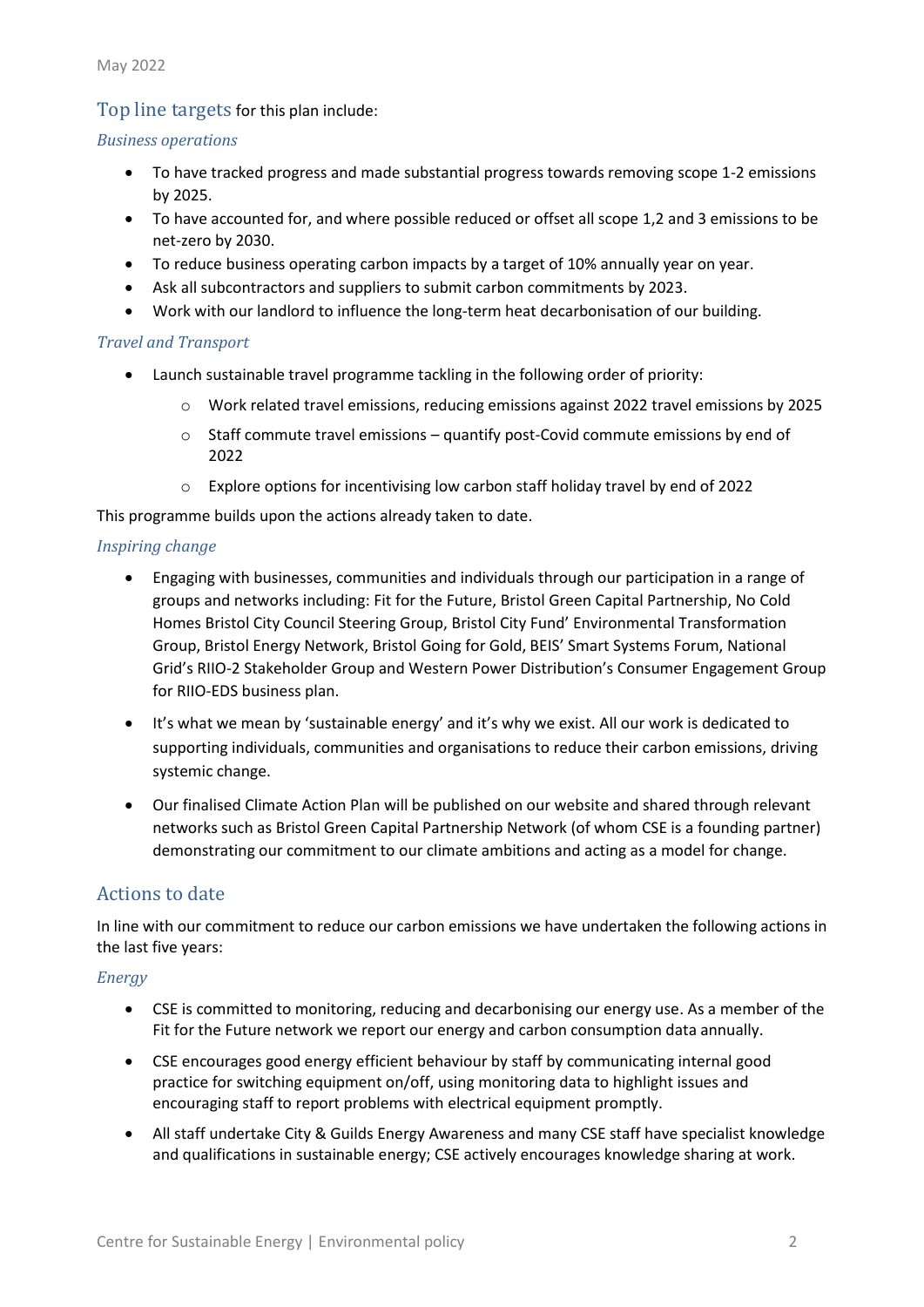- CSE offices make good use of natural light, specified zoned lighting, thermostatic heating controls and other energy saving measures, e.g. double glazing.
- CSE participates in sustainable energy use workplace schemes e.g. the Third Sector Declaration on Climate Change.

#### *Travel*

- CSE has reassigned two of its six allocated car parking spaces to provide adequate bike parking and provides good facilities for staff cycle commuters (secure cycle parking, shower and cloakroom facilities, lockers, and a bicycle repair kit in the office).
- CSE has purchased two company-owned electric bikes for local use.
- CSE has installed an EV charging point for CSE staff and visitor use.
- CSE provides a cycle mileage allowance for use of cycles in a work context.
- CSE provides conference telephones and video conference facilities in meeting rooms to reduce the need for physical journeys and improve communications with staff working from home.
- The use of private vehicles for CSE journeys is discouraged bar extenuating circumstances. Mileage car allowance is paid at the flat rate per mile irrespective of engine capacity.
- CSE has introduced a policy where no domestic flights are taken for CSE business (and videoconference or trains are used wherever feasible for European and long distance meetings).
- CSE actively participates in sustainable travel schemes including the Department of Transport's Cycle to Work scheme.

#### *Waste*

- CSE reduces waste creation in the office by principally using electronic storage for information, using double-sided printers, re-using scrap paper and using refilled ink cartridges where possible.
- Old working electronic equipment is disposed of by selling or donating them for re-use; if this is not possible then CSE disposes of electronic equipment for recycling in line with our obligations under the Waste Electrical and Electronic Equipment (WEEE) Directive.
- CSE provides recycling in the office in line with local collection services (currently paper, glass, plastics, cardboard, tin cans). We currently take our office waste to an authorised facility for disposal, in line with our duty of care under current legislation. Organic materials are separated for composting. Recycling duties are the responsibility of all staff members working from the office so that everyone is involved.
- CSE makes staff aware of water saving behaviours for the office (e.g. correct dishwasher use, energy saving kettle).

#### *Purchasing*

- CSE is committed to sourcing office materials which have a low impact upon people and the environment. Where possible these are re-used or recycled, made from sustainable resources and/or supplied by companies with a published and rigorous environmental policy. Energy-using appliances must have a high rating for energy efficiency.
- Where CSE has control over cleaning products purchased and used for cleaning our own office space, we actively opt for low impact environmental cleaners, polishes, glues and solvents and sprays which are hand-pumped and CFC/HCFC-free.
- Where CSE can influence the choice of building materials or interior furnishings (i.e. our own office furniture) we favour natural, recycled and sustainably managed materials. No tropical hardwoods are purchased by CSE.
- CSE provides an ethical company pension fund.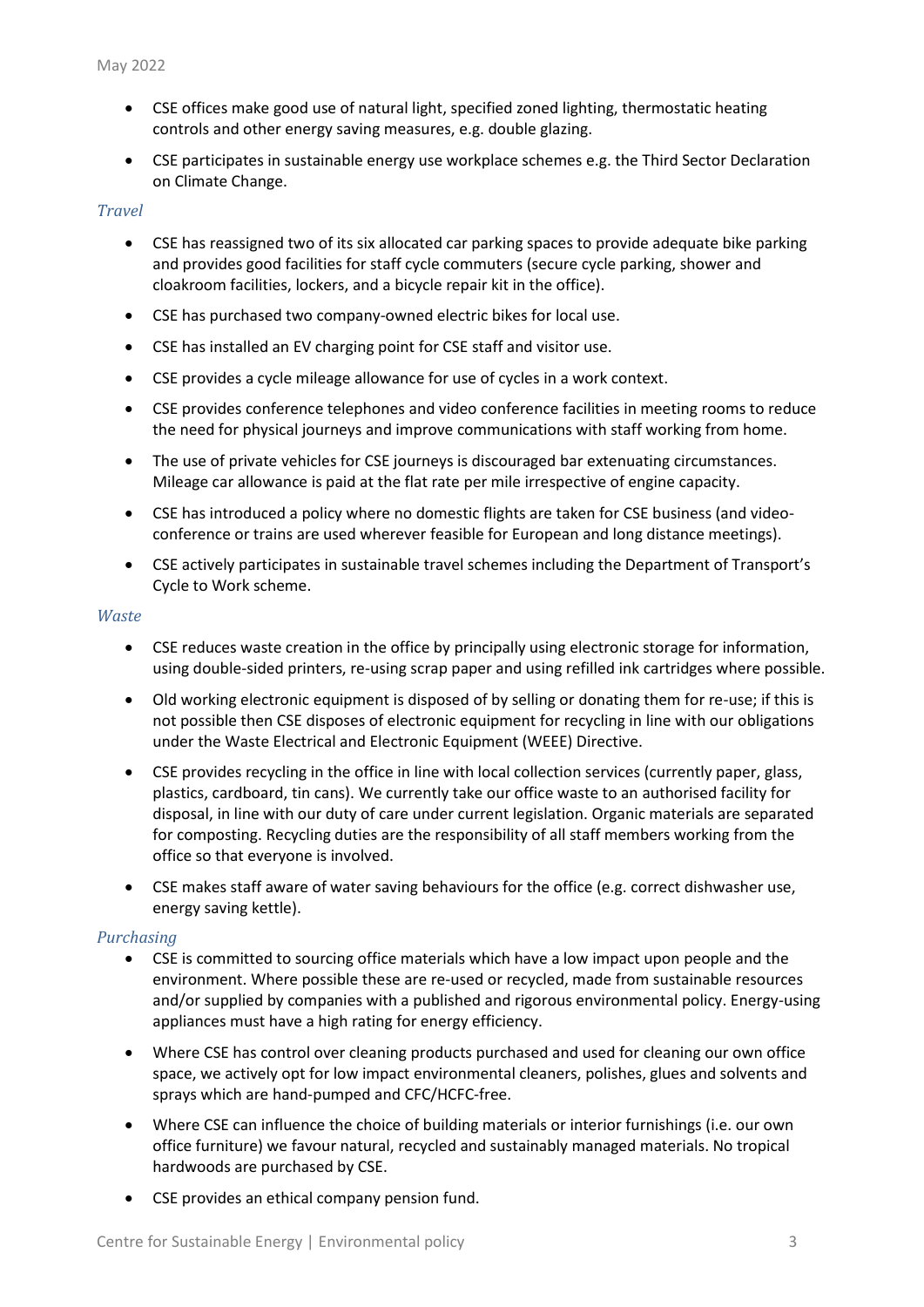- We support less environmentally-damaging and more ethical practices in the developing world by purchasing appropriate consumables, e.g. Fairtrade tea and coffee.
- CSE has opted to go meat free in the catering of any events or meetings which we host (with vegan options provided).

#### *Indoor pollution*

- CSE seeks to reduce the risk of potential radiation hazards through fitting appropriate equipment (e.g. low radiation VDUs) and checking any new premises for radon.
- Photocopiers and laser printers are sited at safe distances from working areas.
- CSE encourages the use of indoor plants to improve indoor air quality with staff members holding responsibility for their care.

# Short term action plan:

In the next 6 months CSE will implement the following 'next step' actions:

#### Cross team working group **May - June 2022**

A cross-team working group was established in 2020 intended to:

- Look into CSE organisational emissions to establish how CSE can reach net zero by 2030
- Calculate baseline emissions
- Identify carbon reduction opportunities
- Identify scope 3 emissions

From May 2022 the working group will:

- Recalculate CSE organisational emissions to:
	- $\circ$  Re-calculate baseline emissions (based on post-Covid operations and new hybrid working patterns)
	- o Identify short term, high impact carbon reduction opportunities
	- o Identify long term lower impact and scope 3 carbon reduction opportunities
- Draft realistic short, mid-term and long-term goals
- Draft related actions to achieve goals
- Submit a revised Climate Action Plan to the Senior Leadership Team and trustees for approval.

CSE recognises the importance of creating a diverse working group that has the knowledge and authority to enact change and empower colleagues to take action and input ideas to the development of the action plan. The working group membership will be reviewed to ensure it encompasses staff across all teams and seniority levels. The following principles have been applied to ensure these goals are realised:

*Regular meetings:* the working group will meet once a month up until the draft Climate Action Plan is submitted for SLT and trustee approval (target October 2022). Following submission, the group will meet once a quarter to agree responsibility for short term actions and targets and review progress.

*Team planning processes* throughout CSE will incorporate targets and actions linked to the Climate Action Plan, with linked appraisal objectives.

*Staff surveys* developed by CSE's Staff Voice committee will be developed to understand colleagues climate expectations and ideas.

### Re-calculate baseline emissions **April – July 2022**

CSE is in the process of determining how to re-calculate our baseline emissions in the following areas:

**Energy**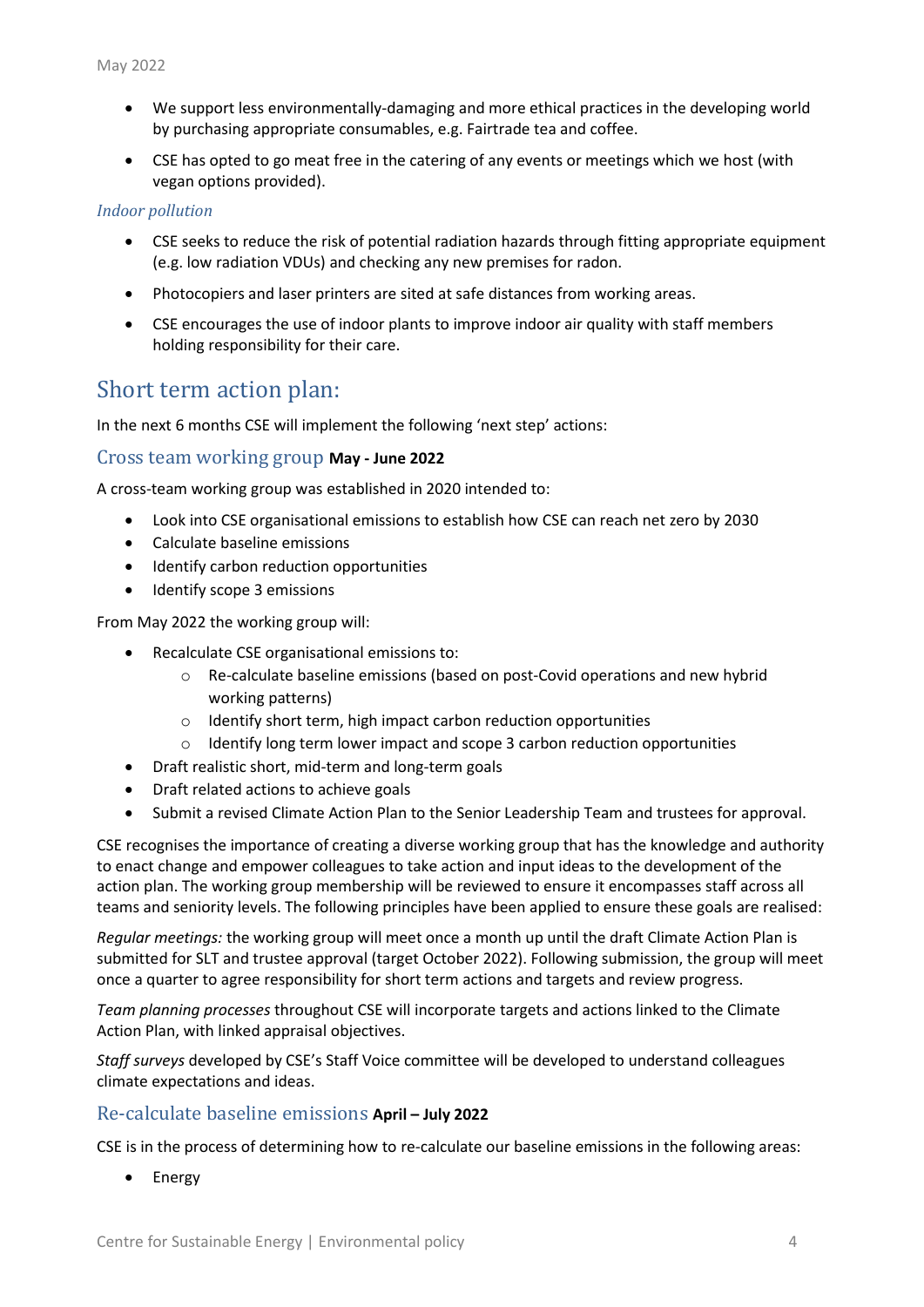At our previous office CSE completed an annual emissions spreadsheets (as a member of the network Fit for the Future). In our current office it is harder to account for our emissions since our heat data is modelled (as a tenant we share a heating system so are only able to model heat data.).

Annex 1 details our baseline emissions calculations from 2019. Gas and heating related emissions were calculated as a proportion of floor area and electricity is sub-metered throughout the building.

Our 2022 baseline emissions will be calculated from our invoices and modelled heat data. The Director of Finance & Operations has requested up-to-date invoices and energy usage data from our supplier via our building manager.

• Transport (work travel, commuting, leisure)

The finance team is developing a process to measure our travel emissions via expenses and travel accounts e.g. trainline (and then estimate the associated carbon footprint).

• Purchasing

CSE already has a policy to systematically replace old office equipment (at end of operating life) with the most energy efficient alternatives and we consider local supply options in other purchasing decisions. The finance team is developing a process to measure our carbon emissions from purchasing.

Supply Chains

It is difficult to measure emissions from supply chain. CSE will initially look to influence rather than measure supply chain emissions (see below)

• Waste

CSE will measure waste sent to bins each week.

We will establish a monitoring and reporting framework to track our emissions and to be able to track our progress towards set goals.

## Identify priority high-impact carbon reduction opportunities **August 2022**

CSE's baseline emissions will be analysed to identify high impact areas across all three scopes. In accordance with the data, ambitious targets for each emission type will be developed to achieve net-zero by 2030 with interim targets in 2023 and 2025.

The cross-working group will identify the high impact areas to focus initial targets on (e.g. electricity usage). Other areas will also be addressed, but initial targets may focus on year-on-year reductions initially for these lower impact areas.

Actions to achieve these targets will be broken down into:

- Short term easy wins focussed on high impact areas.
- Interim actions to 2025
- Interim actions to 2030.